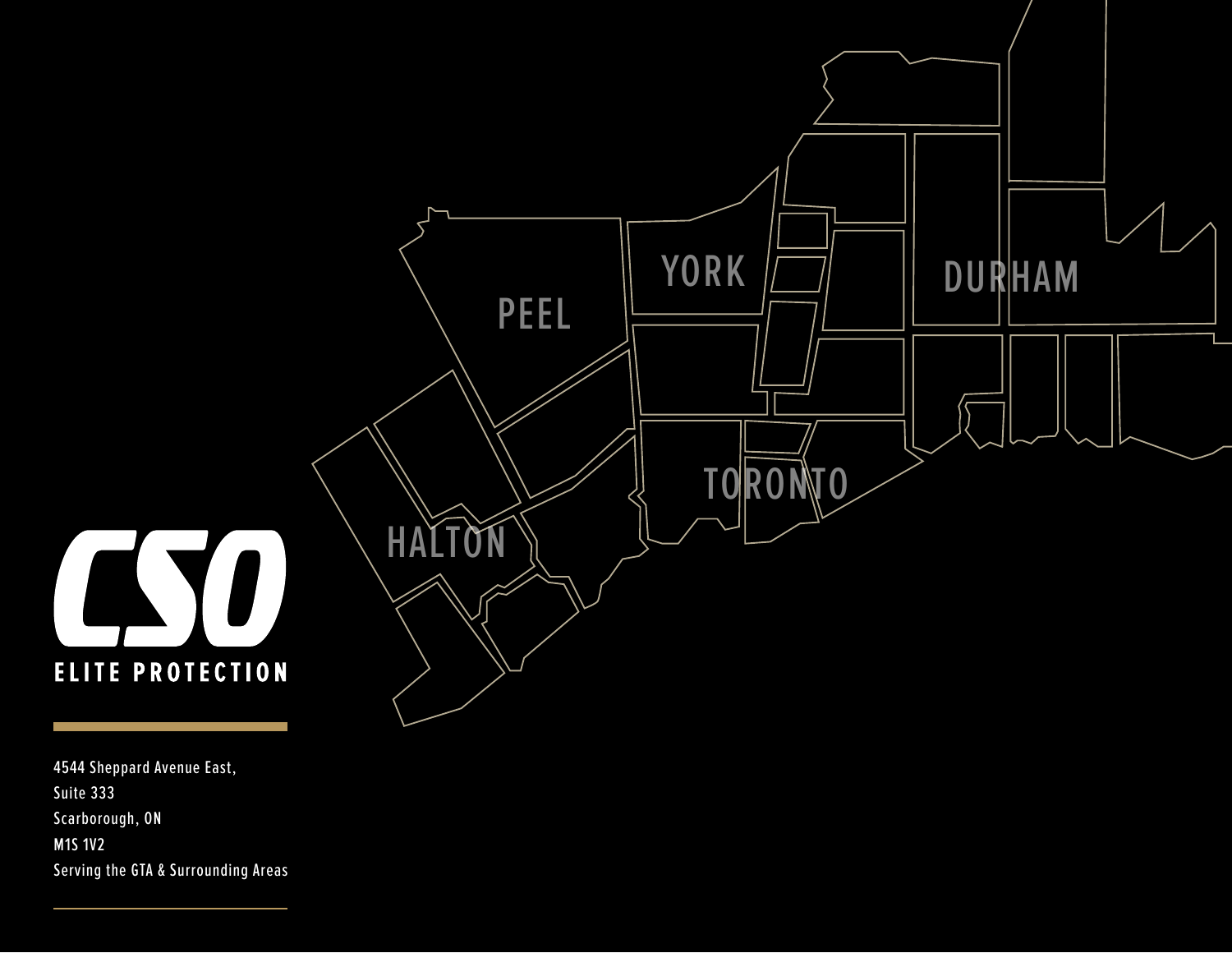### **ABOUT**

CSO Elite is a security solutions provider, dedicated to delivering superior security servies to a wide range of industries. We are licensed, bonded and fully insured in the province of Ontario.

**Our mission** is to provide proactive and preventative security services to individuals, properties and assets. Our extensive understanding of social behaviours, wealth of knowledge and experience in avoiding and/or de-escalating tensions and altercations, as well as managing conflict resolutions in a professional manner enables us to handle all situations safely and professionally.

**We invest** in innovative technologies and continous specialized training for all security personnel, providing you with the best advancements in the field of security.

Our security personnel are handpicked, after a comprehensive and rigorous interview process, which includes: psychological profiling, complete reference and criminal background checks, intensive interviews and licensing.

**Your safety** is of the utmost importance.

# SECURITY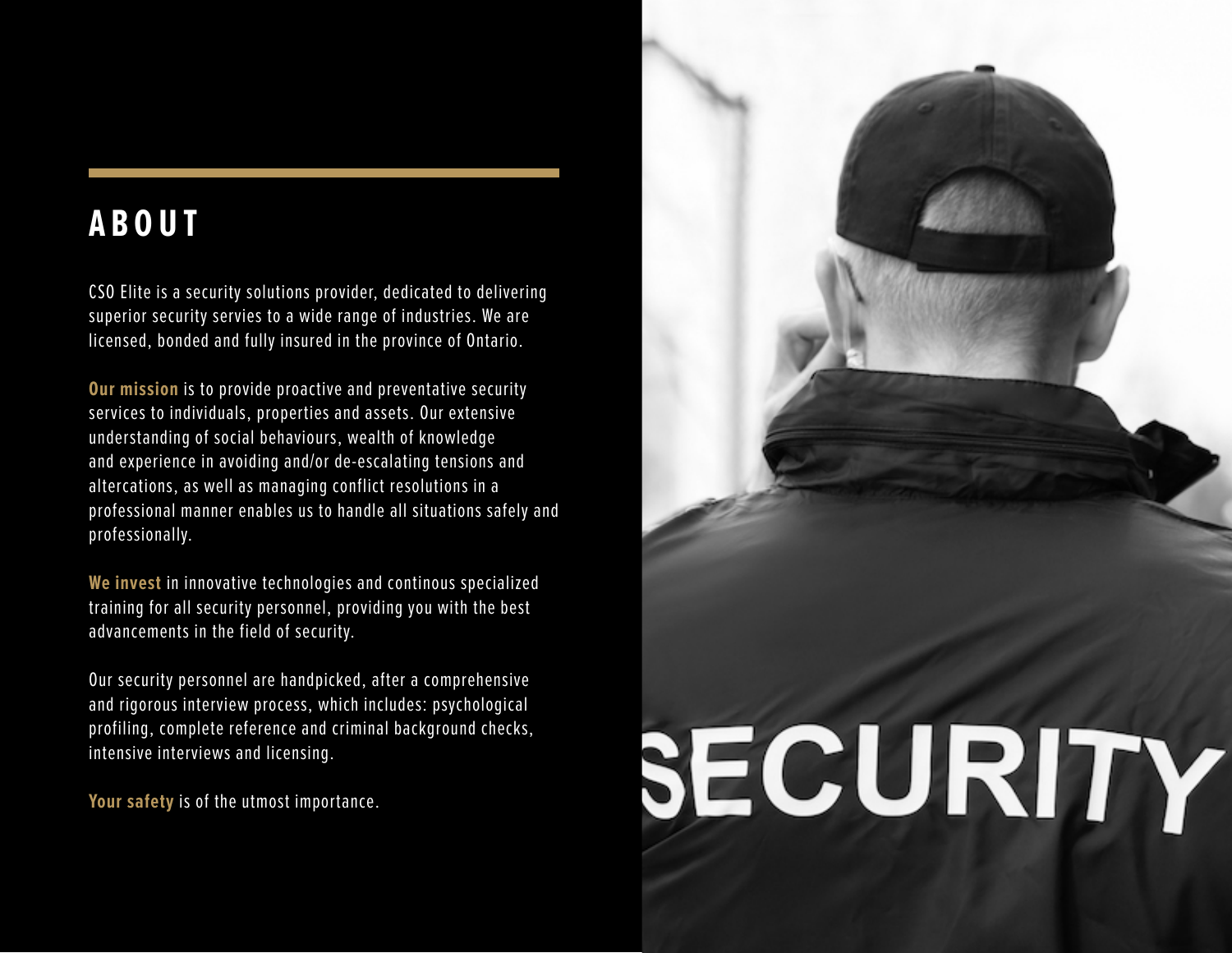## **SERVICES**

We understand that security needs differ acorss the industry. CSO Elite offers an initial complimentary consultation for all clients. This allows us to fully understand your organization and safety needs. After our professional assessment, we will customize a security plan and quote that addresses your unique needs.

CSO Elite services a wide range of industries including but not limited to:

Security Consulting High Rise Commercial Security Asset Protection Personal & Executive Proetction Special Event Security Nightclub Security

To receive a complimentary security consultation, contact our main office at 647.706.0077 or via email at info@csoelite.ca

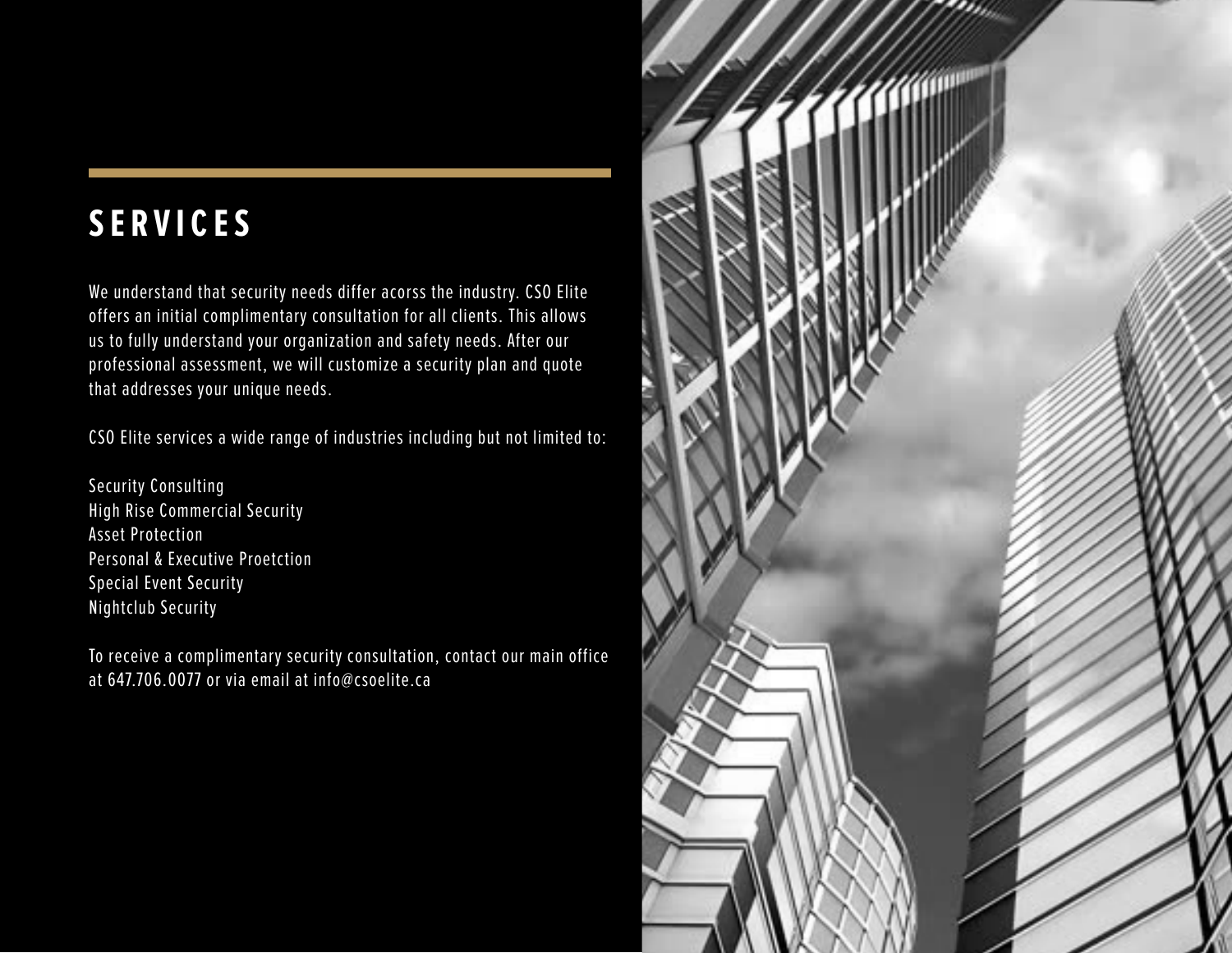# **SECURITY UNIT**

The security personnel of CSO Elite are more than a team, we are a unit of professionals — unified, experienced and specially trained.

# **TRAINING**

Our comprehensive in-service training program ensure that all personnel are well prepared before beginning fieldwork.

Our approach involves a mixture of theoretical and tactical training to gurantee effective solutions. Our personnel learn to mitigate the possibility and opportunity of theft of property, or injury to persons within a facility. The program is designed to pay particular focus on:

Understanding Social Behaviours De-escalating Situations Conflict Management Use of Force Understanding and Activating Evacuation Plans

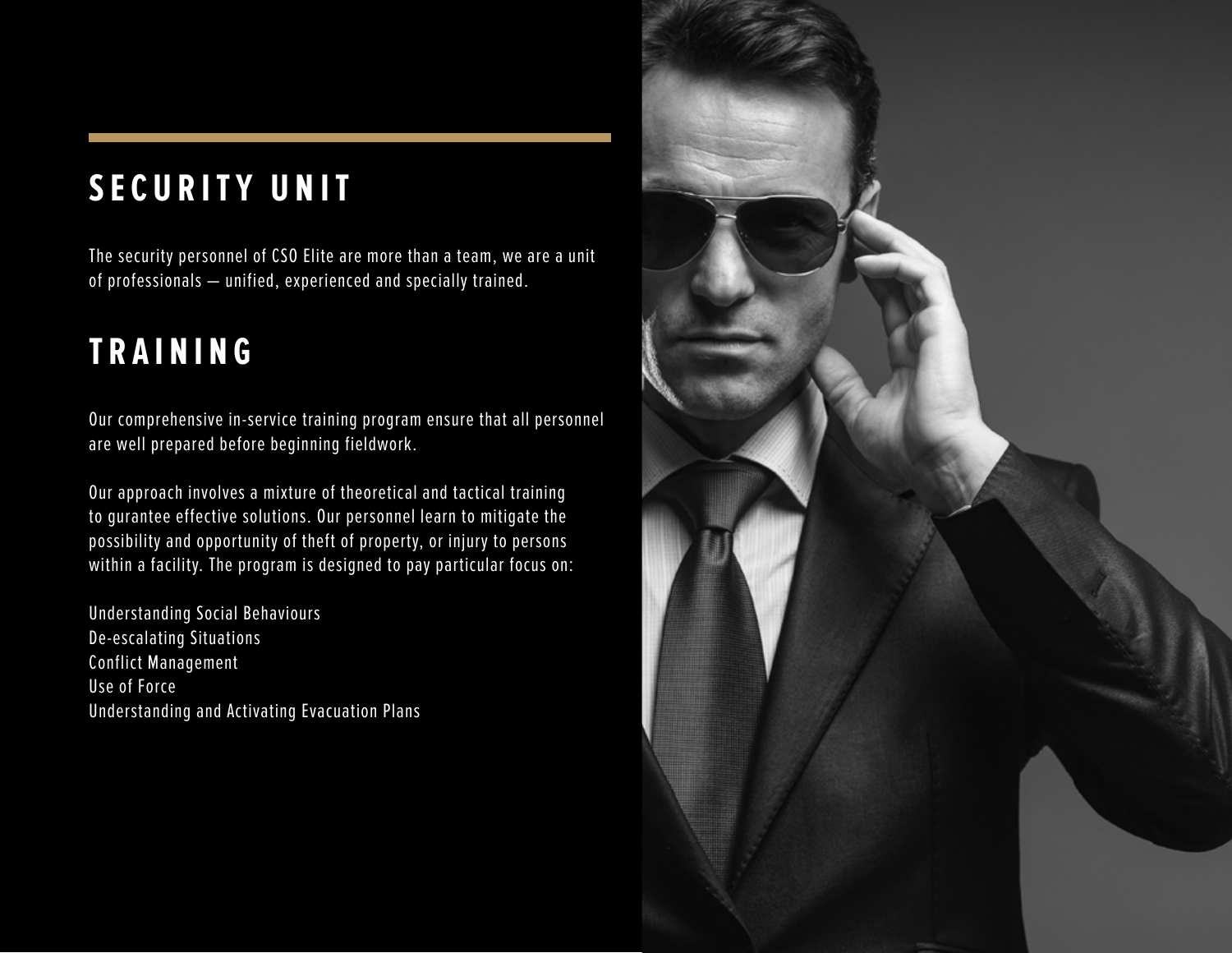#### **SERVICE GUARANTEE**

We take the satisfaction of our clients very seriously. Our Account Executives and Supervisory Personnel are available to tailor a security and safety plan that best suits your business.

Speak to one of our Account Executives to see how we can tailor a safety plan that fits your business' needs. We will walk you through every stage of the process.

#### **PROFESSIONAL ATTIRE**

At CSO Elite, we offer our clients the choice between two uniform styles. All our personnel are required to be presentable, well groomed and polished for each shift. Clients can choose from the following:

Black Suit, tie, White Dress shirt, and Black Shoes

Grey Shirt, Black Trousers and Black Shoes